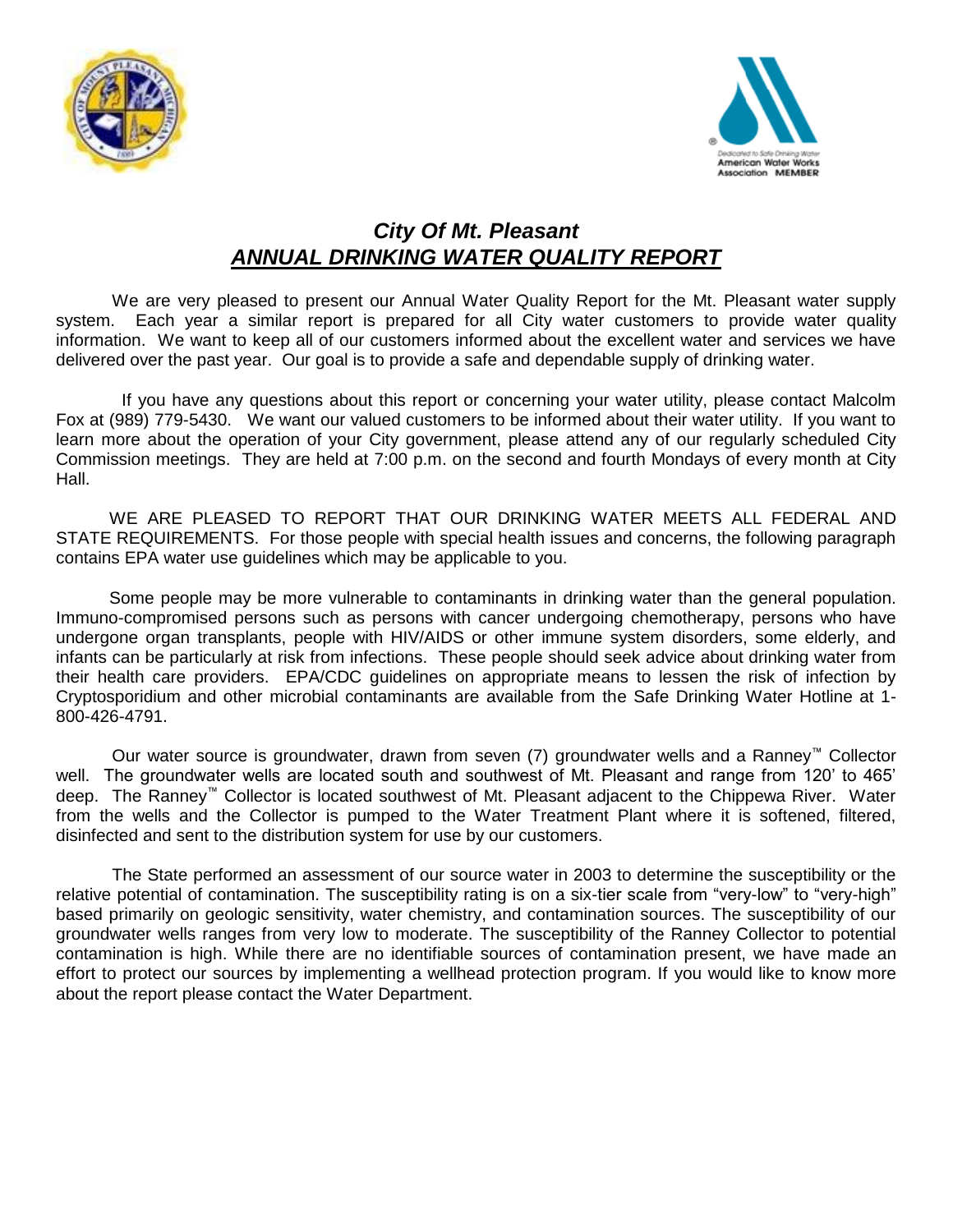The Mt. Pleasant Water Department routinely monitors for contaminants in your drinking water according to Federal and State laws and sampling schedule directives. The Test Results Table on the following page shows the results of our monitoring for the period of January 1<sup>st</sup> to December 31<sup>st</sup>, 2016. Drinking water, including bottled water, may be reasonably expected to contain at least small amounts of some contaminants. The presence of contaminants does not necessarily indicate that water poses a health risk. More information about contaminants and potential health effects can be obtained by calling the EPA's Safe Drinking Water Hotline at 1-800-426-4791.

The sources of drinking water (both tap and bottled water) include rivers, lakes, streams, ponds, reservoirs, springs, and wells. As water travels over the surface of the land or through the ground, it dissolves naturally-occurring minerals and, in some cases, radioactive material, and can pick up substances resulting from the presence of animals or from human activity.

## *Contaminants that may be present in source water :*

Microbial contaminants, such as viruses and bacteria, which may come from sewage treatment plants, septic systems, agricultural livestock operations, and wildlife. Inorganic contaminants, such as salts and metals, which can be naturally-occurring or result from urban storm water run-off, industrial, or domestic wastewater discharges, oil and gas production, mining, or farming.

Pesticides and herbicides, which may come from a variety of sources such as agriculture, urban storm water run-off, and residential uses. Organic chemical contaminants, including synthetic and volatile organic chemicals, which are by-products of industrial processes and petroleum production, and can also come from gas stations, urban storm water run-off, and septic systems. Radioactive contaminants, which can be naturally-occurring or be the result of oil and gas production and mining activities.

In order to ensure that tap water is safe to drink, the EPA prescribes regulations which limit the amount of certain contaminants in water provided by public water systems. FDA regulations establish limits for contaminants in bottled water which must provide the same protection for public health.

Presented below you will find many terms and abbreviations that might not be familiar to you. To help you better understand these terms, we've provided the following definitions:

*Non-Detects (ND)* - Laboratory analysis indicates that the constituent is not present.

*NA* - Not applicable.

**Parts per million (ppm) or Milligrams per liter (mg/l)** - A measure of the concentration of an element in water. One part per million is equivalent to one minute in two years, or one inch in sixteen miles.

**Parts per billion (ppb) or Micrograms per liter** - A measure of the concentration of an element in water. One part per billion is equivalent to one minute in 2,000 years, or one inch in sixteen thousand miles.

*Nephelometric Turbidity Unit (NTU)* - Turbidity is a measure of the clarity of the water. We monitor turbidity because it is a good indicator of the effectiveness of our filtration system. Turbidity in excess of 5 NTU is just noticeable to the average person.

*Action Level (AL)* - The concentration of a contaminant which, if exceeded, triggers treatment or other requirements which a water system must follow.

*Treatment Technique (TT)* - A treatment technique is a required process intended to reduce the level of a contaminant in drinking water.

*Maximum Contaminant Level* - The "Maximum Allowed" (MCL) is the highest level of a contaminant that is allowed in drinking water. MCLs are set as close to the MCLGs as feasible using the best available treatment technology.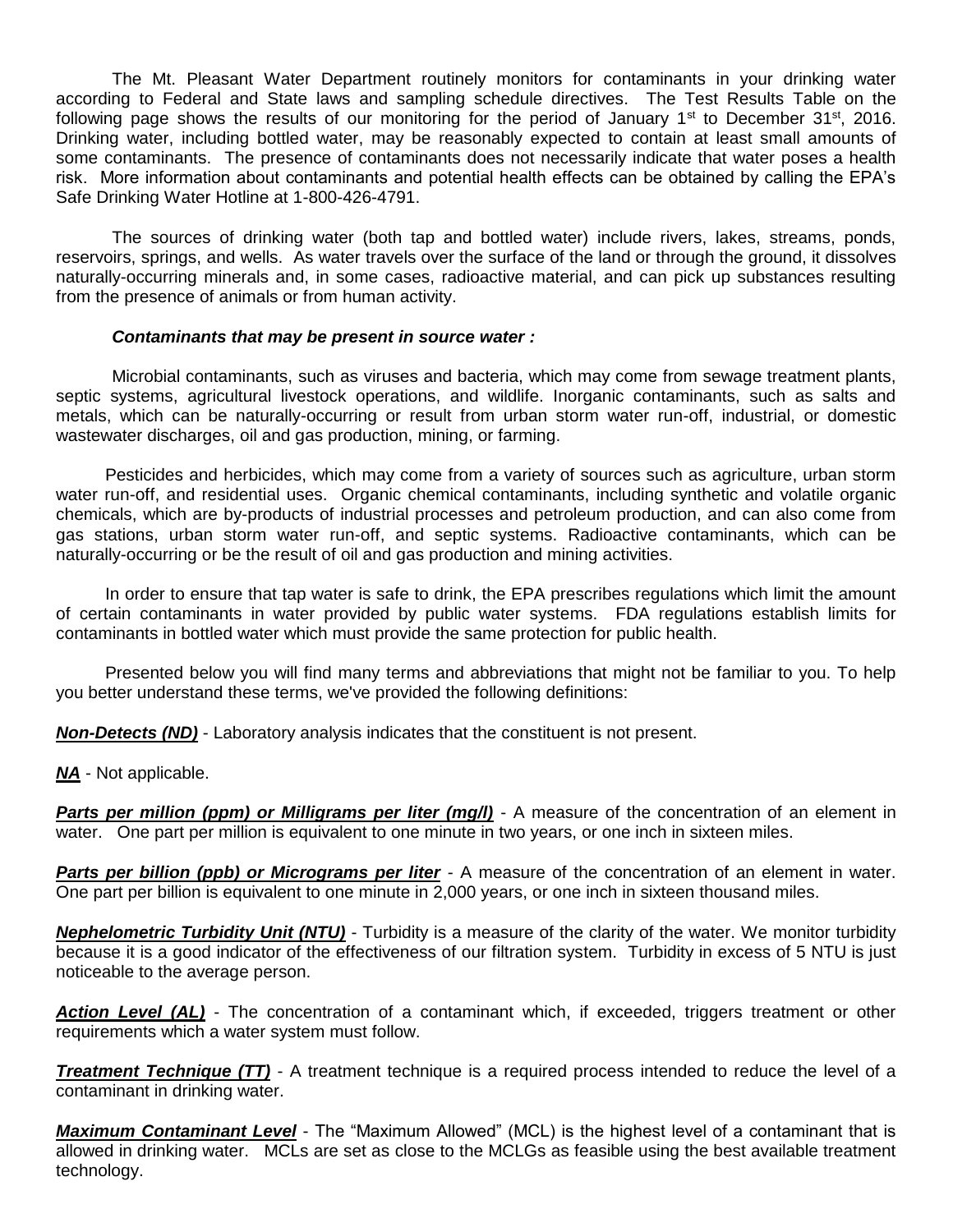*Maximum Contaminant Level Goal* - The "Goal" (MCLG) is the level of a contaminant in drinking water below which there is no known or expected risk to health. MCLGs allow for a margin of safety.

*Maximum Residual Disinfectant Level or MRDL -* The highest level of a disinfectant allowed in drinking water. There is convincing evidence that addition of a disinfectant is necessary for control of microbial contaminants.

*Maximum Residual Disinfectant Level Goal (MRDLG) -* The level of a drinking water disinfectant below which there is no known or expected risk to health. MRDLGs do not reflect the benefits of the use of disinfectants to control microbial contaminants.

*Unregulated contaminants* are those for which the EPA has not established drinking water standards. The City of Mt. Pleasant is monitoring for additional contaminants under the EPA's Unregulated Contaminant Monitoring Regulation (UCMR). The information collected under the UCMR will help the EPA determine future drinking water regulations. The results of the monitoring are available upon request.

## **Test results are from 2016 unless otherwise noted.**

| <b>TEST RESULTS TABLE</b>                                                                                         |                  |                          |                     |                    |                      |                                                      |  |  |  |  |  |
|-------------------------------------------------------------------------------------------------------------------|------------------|--------------------------|---------------------|--------------------|----------------------|------------------------------------------------------|--|--|--|--|--|
| Contaminant                                                                                                       | Violation<br>Y/N | Level<br>Detected        | Unit<br>Measurement | MCL-Max<br>Allowed | <b>MCLG</b>          | Likely Source of Contamination                       |  |  |  |  |  |
| <b>Regulated Physical Parameters</b>                                                                              |                  |                          |                     |                    |                      |                                                      |  |  |  |  |  |
| 1. Turbidity<br>lowest % samples meeting<br>treatment limits (where 100%<br>indicates full compliance)<br>$max =$ | N <sub>o</sub>   | 100%<br>0.09             | <b>NTU</b>          | <b>TT</b>          | n/a                  | Naturally present in the<br>environment, soil runoff |  |  |  |  |  |
| <b>Regulated Inorganic Parameters</b>                                                                             |                  |                          |                     |                    |                      |                                                      |  |  |  |  |  |
| 2. Copper*<br>$90^{th}$ % =<br># exceeding $AL =$                                                                 | N <sub>o</sub>   | 31<br>$\boldsymbol{0}$   | ppb                 | $AL=1300$          | 1300                 | Corrosion of household plumbing<br>systems           |  |  |  |  |  |
| 3. Fluoride<br>$Range =$<br>$Maximum =$                                                                           | N <sub>o</sub>   | $0.0 - 0.7$<br>0.7       | ppm                 | $\overline{4}$     | $\overline{4}$       | Water additive to promote strong<br>teeth            |  |  |  |  |  |
| 4. Lead*<br>90 <sup>th</sup> % =<br># exceeding $AL =$                                                            | N <sub>o</sub>   | $\mathbf{0}$<br>$\Omega$ | ppb                 | $AL=15$            | $\Omega$             | Corrosion of household plumbing<br>systems           |  |  |  |  |  |
| Chlorine<br>5.<br>$Range =$<br>Running Ave $=$                                                                    | N <sub>o</sub>   | $0.5 - 0.7$<br>0.6       | ppm                 | $MRDL =$<br>4      | <b>MRDLG</b><br>$=4$ | Water additive used to control<br>microbes           |  |  |  |  |  |
| Regulated Volatile Organic Contaminants (monitored in the distribution system)                                    |                  |                          |                     |                    |                      |                                                      |  |  |  |  |  |
| 6. TTHM<br>[Total trihalomethanes]<br>$range =$<br>Locational Running<br>$Ave =$                                  | N <sub>0</sub>   | 49-79<br>68              | ppb                 | 80                 | $\mathbf{0}$         | By-product of drinking water<br>chlorination         |  |  |  |  |  |
| 7. HAA5 (Haloacetic<br>Acids <sub>5</sub> )<br>$Range =$<br>Locational<br>Running $Ave =$                         | N <sub>o</sub>   | $9 - 18$<br>17           | ppb                 | 60                 | n/a                  | By-product of drinking water<br>chlorination         |  |  |  |  |  |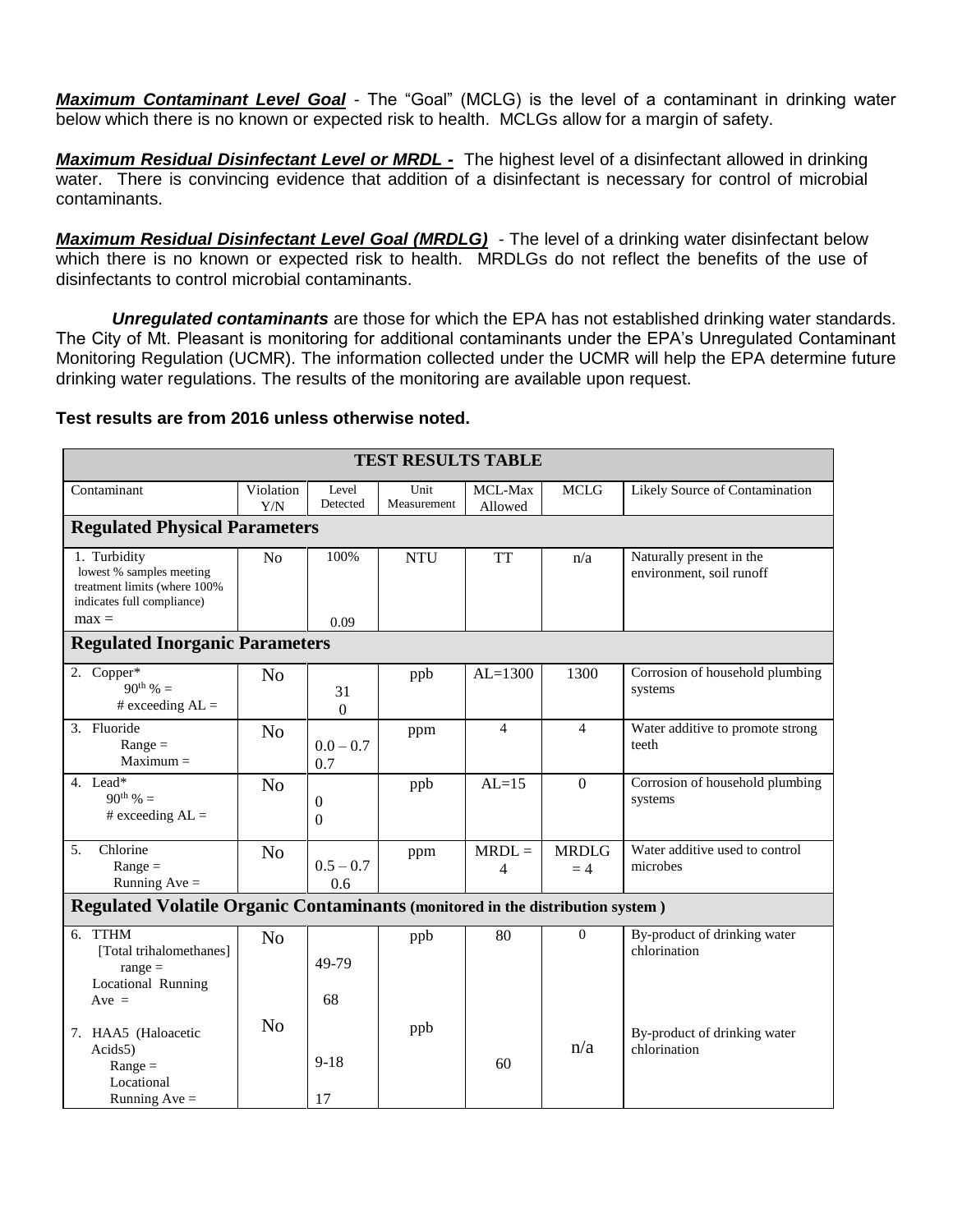| Unregulated Contaminants (monitored at the Water Treatment Plant tap)**             |                  |                   |                     |            |             |                                          |  |  |  |  |
|-------------------------------------------------------------------------------------|------------------|-------------------|---------------------|------------|-------------|------------------------------------------|--|--|--|--|
| Contaminant                                                                         | Violation<br>Y/N | Level<br>Detected | Unit<br>Measurement | <b>MCL</b> | <b>MCLG</b> | Likely Source of Contamination           |  |  |  |  |
| Sodium<br>8.                                                                        | No               | 150               | ppm                 | none       | none        | Erosion of natural deposits              |  |  |  |  |
| 9. Chromium*                                                                        | N <sub>o</sub>   | ND                | ppb                 | none       | none        | Erosion of natural deposits              |  |  |  |  |
| 10. Molybdenum*                                                                     | N <sub>o</sub>   | 1.4               | ppb                 | none       | none        | Erosion of natural deposits              |  |  |  |  |
| 11. Strontium*                                                                      | N <sub>o</sub>   | 230               | ppb                 | none       | none        | Erosion of natural deposits              |  |  |  |  |
| 12. Vanadium*                                                                       | N <sub>o</sub>   | < 0.2             | ppb                 | none       | none        | Erosion of natural deposits              |  |  |  |  |
| 13. Chromium,<br>Hexavalent*                                                        | N <sub>o</sub>   | 0.47              | ppb                 | none       | none        | Erosion of natural deposits              |  |  |  |  |
| 14. Chlorate*                                                                       | N <sub>o</sub>   | 230               | ppb                 | none       | none        | Byproduct of drinking water disinfection |  |  |  |  |
| Unregulated Contaminants (monitored at the Distribution System Maximum Residence)** |                  |                   |                     |            |             |                                          |  |  |  |  |
| 15. Molybdenum*                                                                     | N <sub>o</sub>   | 1.4               | ppb                 | none       | none        | Erosion of natural deposits.             |  |  |  |  |
| 16. Strontium*                                                                      | N <sub>o</sub>   | 250               | ppb                 | none       | none        | Erosion of natural deposits.             |  |  |  |  |
| 17. Chromium, Hexavalent*                                                           | N <sub>o</sub>   | 0.42              | ppb                 | none       | none        | Erosion of natural deposits              |  |  |  |  |
| 18. Chlorate*<br>$\mathcal{L}$<br>2011<br>$\star$ n 1.                              | N <sub>o</sub>   | 300               | ppb                 | none       | none        | Byproduct of drinking water disinfection |  |  |  |  |

*\* Results are from 2014*

\*\*Unregulated contaminants are those for which the EPA has not established drinking water standards. Monitoring helps the EPA to determine where certain contaminants occur and whether it needs to regulate those contaminants.

As you can see by the test results table, our system had no MCL violations. We're proud that your drinking water meets or exceeds all Federal and State requirements. More information about contaminants and potential health effects can be obtained by calling the Environmental Protection Agency's Safe Drinking Water Hotline at 1-800-426-4791.

MCLs are set at very stringent levels. To understand the possible health effects described for many regulated constituents, a person would have to drink two (2) liters of water everyday, which is approximately eight (8) - 8 ounce glasses of water, at the MCL level for a lifetime to have a one-in-a-million chance of having the described health effect. We constantly monitor the water supply for various constituents. Tests were performed for an additional 130 chemicals, where no detectable concentrations were found.

If present, elevated levels of lead can cause serious health problems, especially for pregnant women and young children. Lead in drinking water is primarily from materials and components associated with service lines and home plumbing. The City of Mt. Pleasant is responsible for providing high quality drinking water, but cannot control the variety of materials used in plumbing components. When your water has been sitting for several hours, you can minimize the potential for lead exposure by flushing your tap for 30 seconds to 2 minutes before using water for drinking or cooking. If you are concerned about lead in your water, you may wish to have your water tested. Information on lead in drinking water, testing methods, and steps you can take to minimize exposure is available from the Safe Drinking Water Hotline or at http://www.epa.gov/safewater/lead.